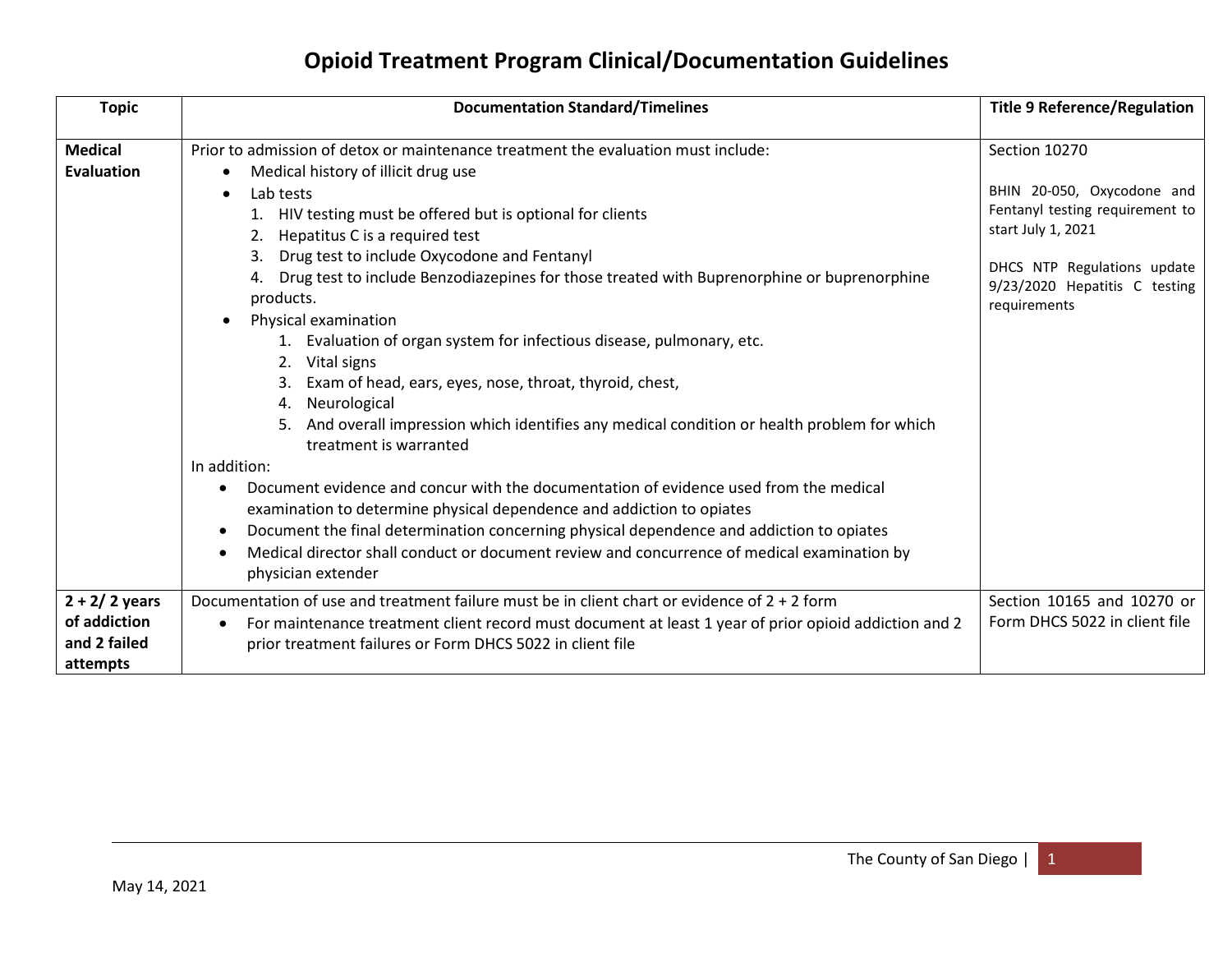| <b>Documentatio</b><br>n of meeting<br>minimum<br>criteria | Documentation to include:<br>Confirmed 2-year addiction to opioids<br>Confirmed 2-year unsuccessful withdrawal treatment efforts with return to illicit drug use<br>Minimum age of 18<br>Certification by physician of fitness for Narcotic replacement therapy<br>Observed signs for physical addiction or reason why this does not apply (Section 10270 for details)<br>Pregnant clients who are currently dependent on opiates and have documented history of addiction<br>may be admitted to maintenance without meeting $2 + 2$ rule<br>Form DHCS 5022 must be completed and filed in client record (if applicable)                                                                                               | Section 10270                                                                                                                     |
|------------------------------------------------------------|------------------------------------------------------------------------------------------------------------------------------------------------------------------------------------------------------------------------------------------------------------------------------------------------------------------------------------------------------------------------------------------------------------------------------------------------------------------------------------------------------------------------------------------------------------------------------------------------------------------------------------------------------------------------------------------------------------------------|-----------------------------------------------------------------------------------------------------------------------------------|
| Continuing<br><b>Service</b><br><b>Requirements</b>        | The medical director and/or physician must discontinue a client's maintenance treatment within two<br>consecutive years after treatment began unless the medical director and/or physician complete the following:<br>Evaluates client progress or lack of progress in achieving treatment goals in the progress notes<br>Determines through clinical judgement that the client status indicates that such treatment would lead<br>to a return to opiate addiction<br>Client's should be re-evaluated at least annually after 2 consecutive years of maintenance treatment<br>and the facts justifying the decision to continue client treatment is documented in the client record.<br>(See $2 + 2$ for more details) | Section 10410                                                                                                                     |
| <b>Diagnosis</b>                                           | A documented and substantiated diagnosis that meets the standards related to the Diagnostic and Statistical<br>Manual of Mental Disorders (DSM) Fifth Edition for Substance-Related and Addictive Disorders with the<br>exception of Tobacco-Related Disorders and Non-Substance-Related Disorders or be assessed to be at risk for<br>developing substance use disorder (for youth under 21), done by MD or LPHA, as it is within their scope to<br>diagnose, documenting the basis for the DSM 5 diagnosis and to be done within 30 days of admission                                                                                                                                                                | Title 22: DMC Substance Use<br>Disorder Services. 51341.1, h,<br>1, A, v, a<br>IA: DMC-ODS, Attachment I<br>A2, III, PP, 11, i, a |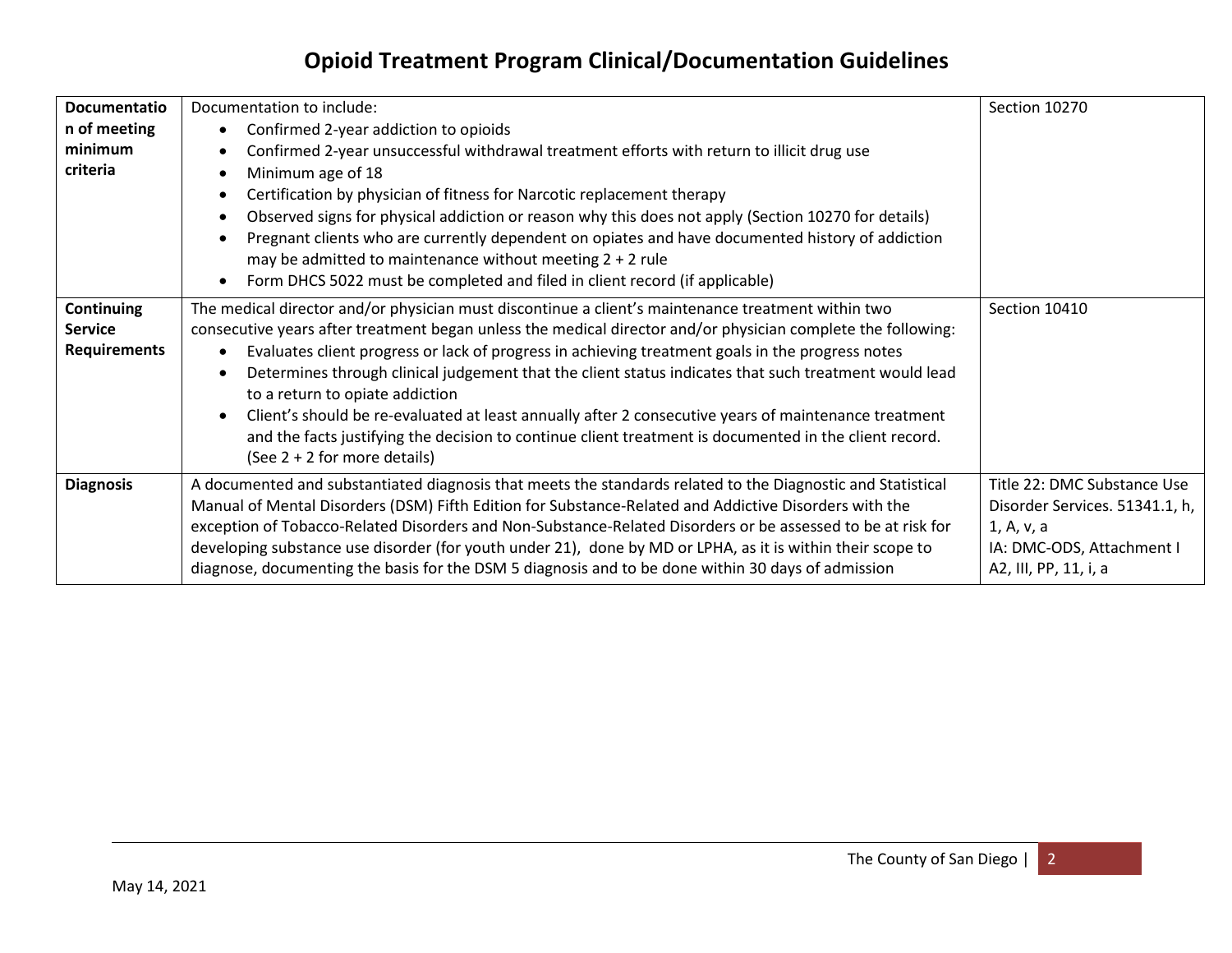| <b>Orientation of</b> | Documentation must include but is not limited to:                                                                    | Section 10280 |
|-----------------------|----------------------------------------------------------------------------------------------------------------------|---------------|
| client to             | Addicting nature of medications used in replacement therapy                                                          |               |
| nature and            | Hazards and risks involved in replacement therapy<br>$\bullet$                                                       |               |
| purpose of            | Client's responsibility to program<br>$\bullet$                                                                      |               |
| treatment             | Program's responsibility to client<br>$\bullet$                                                                      |               |
|                       | Client's participation is voluntary, and they may terminate participation without penalty                            |               |
|                       | Client will be tested for opioid and illicit drug use<br>$\bullet$                                                   |               |
|                       | Client's medically determined dosage level may be adjusted without the client's knowledge, and at<br>$\bullet$       |               |
|                       | some point, the dose may contain no medication at all (if applicable)                                                |               |
|                       | Take home medication which may be dispensed to the client are for personal use<br>$\bullet$                          |               |
|                       | Misuse of medications will result in penalties and may also result in criminal prosecution                           |               |
|                       | Client has a right to humane procedure of withdrawal and a procedure for gradual withdrawal is<br>$\bullet$          |               |
|                       | available                                                                                                            |               |
|                       | Possible adverse side effects of abrupt withdrawal<br>$\bullet$                                                      |               |
|                       | Protection under the confidentiality requirements<br>$\bullet$                                                       |               |
|                       | Acknowledgement by the client of the orientation<br>$\bullet$                                                        |               |
| <b>Orientation of</b> | The following must be documented in the chart for female clients of childbearing age:                                | Section 10285 |
| female client         | Knowledge of the effects of medication used in replacement therapy on pregnant women and the<br>$\bullet$            |               |
| of childbearing       | effects on unborn children                                                                                           |               |
| age                   | The medications are transmitted to the unborn child and may cause physical dependence<br>$\bullet$                   |               |
|                       | Abrupt withdrawal from these medications may adversely affect the unborn child                                       |               |
|                       | Use of medications or illicit drugs in addition to those used in replacement therapy may harm the client             |               |
|                       | and unborn child                                                                                                     |               |
|                       | Client should consult with physician before nursing<br>$\bullet$                                                     |               |
|                       | Child may show irritability or other ill effects from the client's use of these medications for a brief<br>$\bullet$ |               |
|                       | period of time following birth                                                                                       |               |
|                       | Acknowledgement by client of the orientation                                                                         |               |
| Prior to the          | There must be documentation of completion by the primary counselor and filed in chart of a needs assessments         | Section 10305 |
| development           | which includes                                                                                                       |               |
| of the client's       | Summary of client's psychological and sociological background, including educational and vocational<br>$\bullet$     |               |
| maintenance           | experience                                                                                                           |               |
| treatment plan        | Assessment of client's needs for: health care, employment, education, and psychosocial, vocational<br>$\bullet$      |               |
|                       | rehabilitation, economic, and legal services                                                                         |               |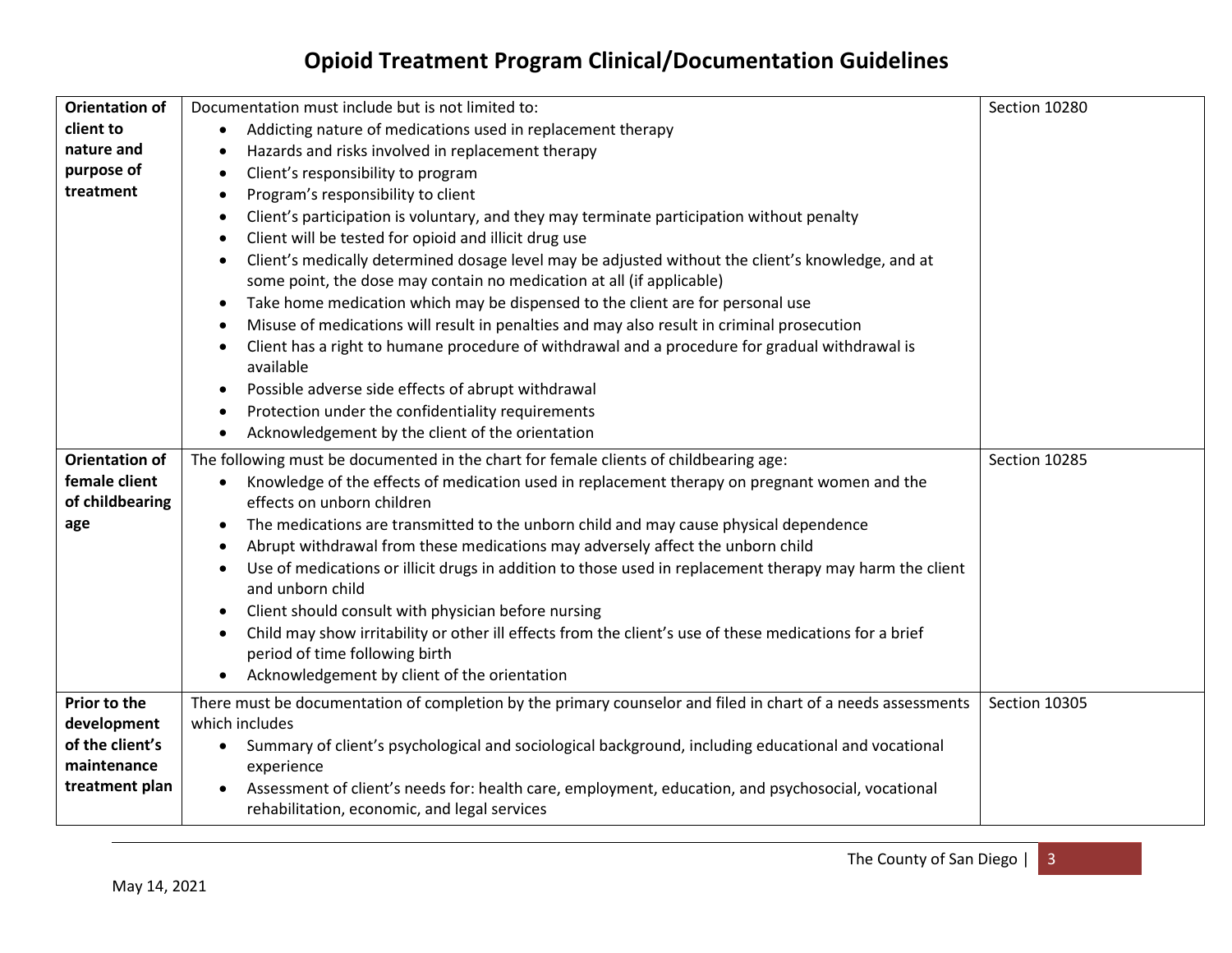| <b>For Pregnant</b>   | A. Documentation within 14 days from the date of the primary counselor's knowledge that the client may be                                                                           | Section 10360               |
|-----------------------|-------------------------------------------------------------------------------------------------------------------------------------------------------------------------------------|-----------------------------|
| <b>Client</b>         | pregnant, as documented in the client's chart, the MD shall review, sign and date a confirmation of pregnancy                                                                       | Section 10270               |
|                       | and acceptance of medical responsibility for the client's prenatal care or verification that client is under the care                                                               |                             |
|                       | of a licensed by the State of California and trained in obstetrics and/or gynecology.                                                                                               |                             |
|                       | B. Documentation of completion of instruction by MD or licensed health personnel which shall include                                                                                |                             |
|                       | instructions on at least the following:                                                                                                                                             |                             |
|                       | Nutrition and prenatal vitamins<br>$\bullet$                                                                                                                                        |                             |
|                       | Child pediatric care, immunizations, handling, health, and safety                                                                                                                   |                             |
|                       | If client refuses referrals or direct perinatal care/services; the MD shall document in the client's record                                                                         |                             |
|                       | the repeated refusals and have the client acknowledge in writing that she had refused these treatment                                                                               |                             |
|                       | services                                                                                                                                                                            |                             |
|                       | C. Documentation in chart no later than 60 days following termination as to whether continuation of                                                                                 |                             |
|                       | maintenance treatment is appropriate                                                                                                                                                |                             |
|                       | Physician must reevaluate no later than 60 days following the termination of pregnancy. Physician must<br>document in client's chart if maintenance treatment is still appropriate. |                             |
|                       |                                                                                                                                                                                     |                             |
| <b>Documentatio</b>   | Documentation must be done within 14 calendar days of birth and/or termination of pregnancy; the primary                                                                            | Section 10360               |
| n of birth or         | counselor shall update the client's treatment plan in accordance with Section 10305 and MD will document:                                                                           |                             |
| termination of        | Hospital's or attending physician's summary of the delivery and treatment outcome for the client and                                                                                |                             |
| pregnancy             | child                                                                                                                                                                               |                             |
|                       | Evidence that a request for this information was made but no response was received                                                                                                  |                             |
| <b>Initial dosing</b> | Initial dose of medication was administered or supervised by program physician                                                                                                      | Section 10350 and Health    |
| to new clients        | New clients must have initial dose supervised by or administered by program physician                                                                                               | and Safety Code section     |
|                       |                                                                                                                                                                                     | 11215 Good                  |
| <b>New client</b>     | Evidence that the initial dose was observed, and observation continued for a period prescribed by the MD or                                                                         | See initial dosage level in |
| dosing                | program physician. If the observation was delegated to a staff member, they will document the length of time                                                                        | Section 10355 & Section     |
|                       | new client was observed and outcome and the MD was notified for any adverse reactions                                                                                               | 10350                       |
|                       | New clients must be observed for outcomes and adverse reactions, documentation must support that                                                                                    |                             |
|                       | this has occurred and coordination with MD was done if task was delegated. Keep in mind that these                                                                                  |                             |
|                       | requirements do not apply if client was receiving services from a different program the previous day                                                                                |                             |
| Change in             | Each change in medication schedule and reason for the deviation must be recorded in chart, signed, and dated                                                                        | Section 10355               |
| medication            | by MD or program physician                                                                                                                                                          |                             |
| schedule              |                                                                                                                                                                                     |                             |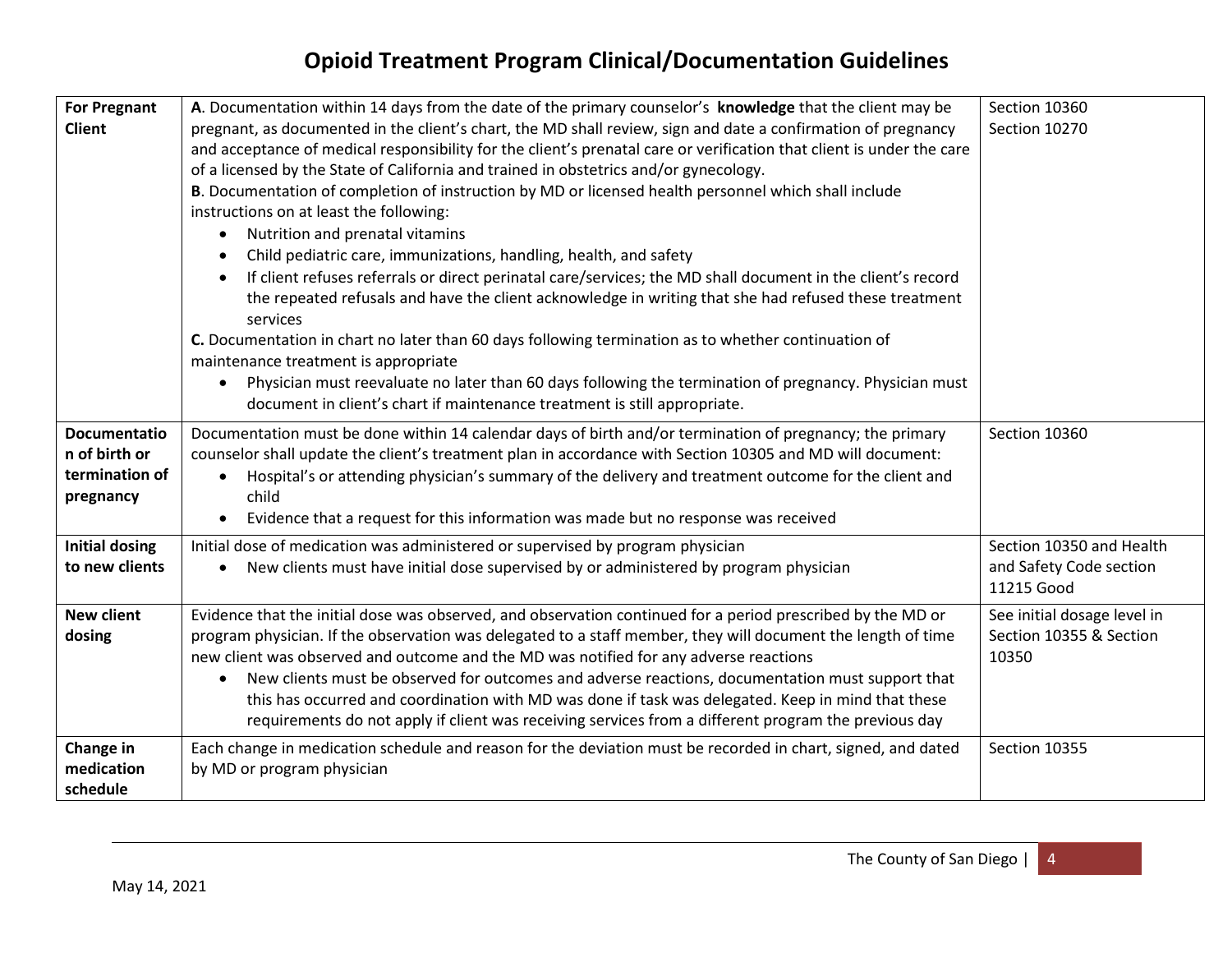| <b>Maintenance</b><br>Dosage Levels                         | A daily dose of Methadone above 100 milligrams shall be justified by the MD or program physician<br>Programs are to ensure that Methadone dose above 100 milligrams must be documented in the client chart and                                                       | Section 10355  |
|-------------------------------------------------------------|----------------------------------------------------------------------------------------------------------------------------------------------------------------------------------------------------------------------------------------------------------------------|----------------|
| <b>Specific to</b><br><b>Methadone</b>                      | justification of the dose must be validated my MD with clear documentation                                                                                                                                                                                           |                |
| <b>Review of</b><br>Dosage levels                           | Review by MD or program physician of the client's dosage level at least every 3 months.                                                                                                                                                                              | Section 10355  |
| <b>Missing</b><br>dosages                                   | If a client has missed 3 or more consecutive doses, a new medication order is documented from the MD or<br>program physician before consultation of treatment<br>Best practice is to ensure MD is documenting missed doses and a new medication order for the client | Section 10355  |
| <b>Record</b><br>keeping of<br>medication<br>administration | If program keeps separate record of types of medication administered or dispensed to a client on a day to day<br>basis, the program is to transfer this data to the client's record at least monthly.                                                                | Section 10160. |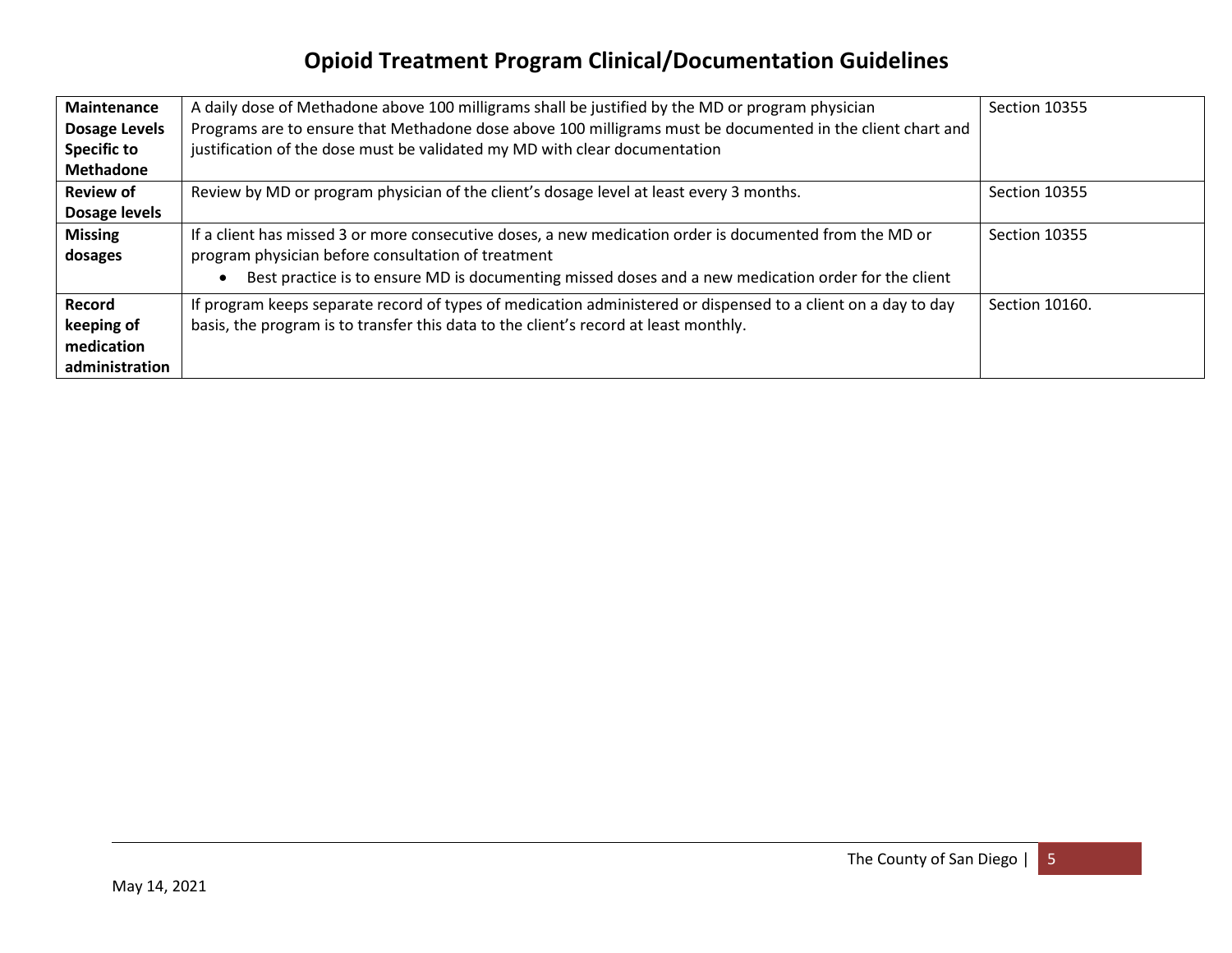| <b>Take home</b> | A. The program is to ensure compliance when granting take home medication procedures with the following:                | Section 10365                 |
|------------------|-------------------------------------------------------------------------------------------------------------------------|-------------------------------|
| medication       | The MD or program physician has determined the quantity of take-home medication dispensed to the<br>$\bullet$           | (see Section 10365 d for take |
|                  | client                                                                                                                  | home dosage container         |
|                  | The program has instructed the client on their obligation to safeguard the take-home medications<br>$\bullet$           | details)                      |
|                  | The program must also utilize containers for take-home medications doses that comply with the special                   | Section 10370                 |
|                  | packaging requirements as set forth in (Title 16, section 1700.14 Code of Federal Regulation)                           | (6 levels as specified in     |
|                  | B. The MD or program physician documentation supports rationale for determining the client to be responsible            | (Section 10375) Section       |
|                  | for handling self-administered take home medications. The rationale is based on the following:                          | 10370                         |
|                  | Absence of illicit drugs and abuse of other substances including alcohol<br>$\bullet$                                   |                               |
|                  | Regularity of program attendance and counseling services<br>$\bullet$                                                   |                               |
|                  | Absence of serious behavioral problems while at the program<br>$\bullet$                                                |                               |
|                  | Absence of known criminal activity, including selling, distributing of illicit drugs<br>$\bullet$                       |                               |
|                  | Stability of the client's home and social relationships                                                                 |                               |
|                  | Length of time in maintenance therapy<br>$\bullet$                                                                      |                               |
|                  | Assurance that take-home medications can be safely stored within the client's home and                                  |                               |
|                  | Whether the rehabilitative benefit to the client derived from decreasing the frequency of program<br>$\bullet$          |                               |
|                  | attendance outweighs the potential risks of diversion                                                                   |                               |
|                  | C. For a client placed on take home medication schedule, must include documentation that the following                  |                               |
|                  | criteria has been met:                                                                                                  |                               |
|                  | Client is participating in gainful vocational, educational, or responsible homemaking (primary care giver,<br>$\bullet$ |                               |
|                  | retiree with household responsibilities, or volunteer helping others) activity and the client's daily                   |                               |
|                  | attendance and the client's daily attendance would be incompatible with such activity                                   |                               |
|                  | Current monthly body specimen is both negative for illicit drugs and positive for the narcotic mediation<br>$\bullet$   |                               |
|                  | administered or dispensed by program                                                                                    |                               |
|                  | No other evidence that the client has used illicit drugs, abused alcohol, or engaged in criminal activity<br>$\bullet$  |                               |
|                  | (within the last 30 days for step levels I-V: within the last year for step level VI)                                   |                               |
|                  | D. A split dose shall be considered a one-day take-home supply, pursuant to Section 10375.                              |                               |
| Step Level 1     | Documentation supports that a client is given a 1-day supply of take-home medication. Documentation must                | Section 10370                 |
|                  | support the following:                                                                                                  | Section 10375                 |
|                  | .Day 1-Day 90 of continuous treatment                                                                                   |                               |
|                  | • A single dose per week                                                                                                |                               |
|                  | • If determined responsible for State Holidays                                                                          |                               |
|                  | • Attend at least 6 times a week                                                                                        |                               |
|                  |                                                                                                                         |                               |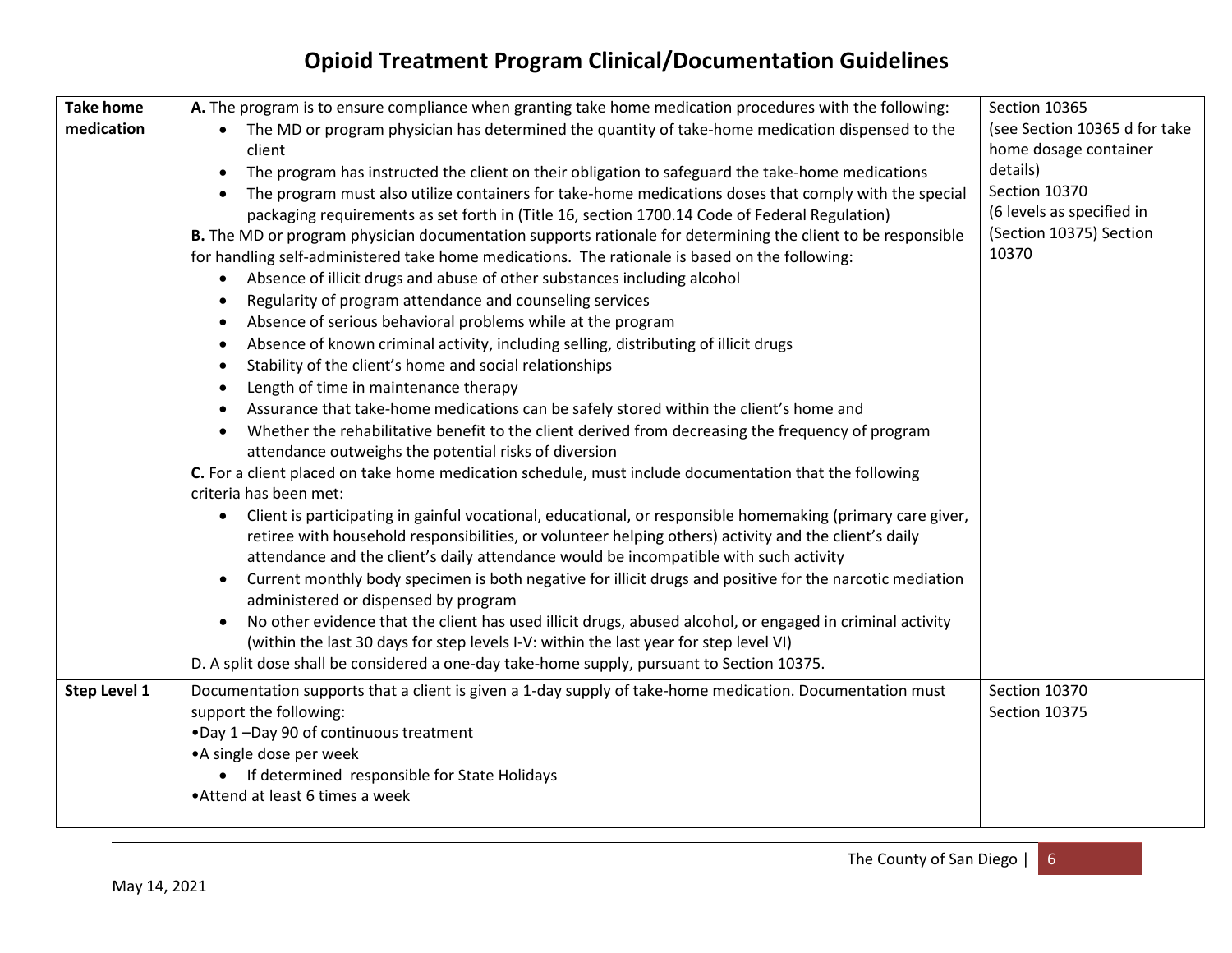| <b>Step Level 2</b><br>(11)  | Documentation supports that a client is given up to 2-day supply of take-home medication. Documentation<br>must support the following:<br>.Day 91-Day 180 of continuous treatment<br>• Up to two doses a week<br>• Plus one if a state holiday occurs<br>• Attend at least 5 times a week                     | Section 10370<br>Section 10375 |
|------------------------------|---------------------------------------------------------------------------------------------------------------------------------------------------------------------------------------------------------------------------------------------------------------------------------------------------------------|--------------------------------|
| <b>Step Level 3</b><br>(III) | Documentation supports that a client is given up to 3-day supply of take-home medication. Documentation<br>must support the following:<br>.Day 181-Day 270 of continuous treatment<br>• Up to three doses a week<br>Plus one if a state holiday occurs<br>$\bullet$<br>• Attend at least 4 times a week       | Section 10370<br>Section 10375 |
| <b>Step Level 4</b><br>(IV)  | Documentation supports that a client is given up to 6-day supply of take-home medication.<br>$\bullet$<br>Documentation must support the following:<br>Day 271 - one year of continuous treatment<br>$\bullet$<br>Up to six doses a week<br>Plus one if a state holiday occurs<br>Attend at least once a week | Section 10370<br>Section 10375 |
| <b>Step Level 5</b><br>(V)   | Documentation supports that a client is given up to up to 2 week supply of take-home medication.<br>Documentation must support the following:<br>• After one year of continuous treatment<br>• Up to a two-week supply<br>• Plus one if a state holiday occurs<br>• Attend at least twice a month             | Section 10370<br>Section 10375 |
| Step Level 6<br>(VI)         | Documentation supports that a client is given up to a one-month supply of take-home medication.<br>Documentation must support the following:<br>• After two year of continuous treatment<br>• Up to a one-month supply<br>• Attend at least once a month                                                      | Section 10370<br>Section 10375 |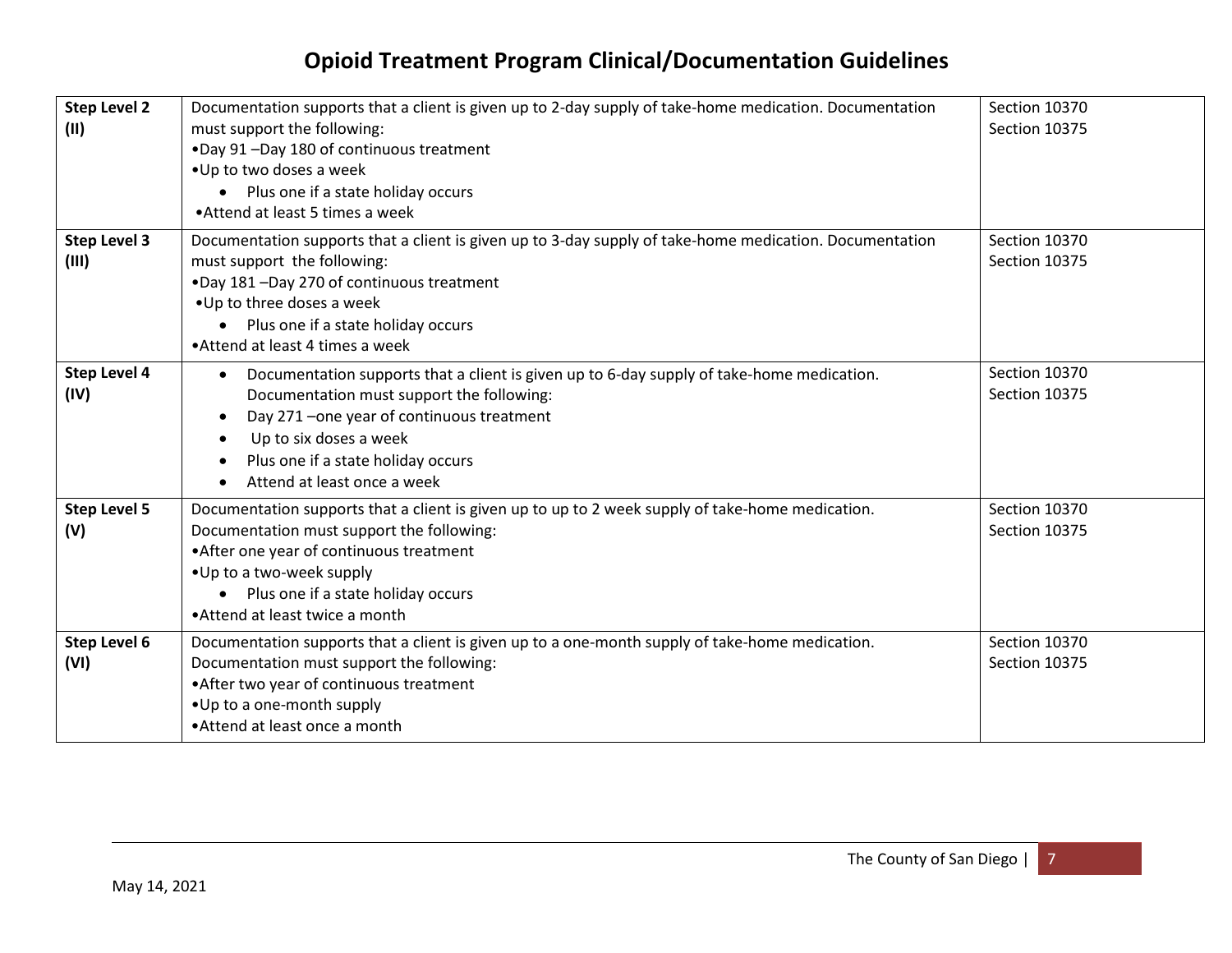| <b>Initial</b>   | Within 28 calendar days after initiation of maintenance treatment the primary counselor shall develop the                                                             | Section 10305 |
|------------------|-----------------------------------------------------------------------------------------------------------------------------------------------------------------------|---------------|
| <b>Treatment</b> | patient's initial maintenance treatment plan which shall include:                                                                                                     |               |
| Plan             | Short term goals from needs assessment based on intake and admission data<br>$\bullet$                                                                                |               |
|                  | Long term goals tied to the client needs based on intake and admission data                                                                                           |               |
|                  | Target dates - 90 days or less for the client to achieve                                                                                                              |               |
|                  | Tasks (action steps) - specific behavioral tasks the client must accomplish for each short- and long-term<br>goal                                                     |               |
|                  | Type and frequency of counseling services (minimum 50 minutes per month, unless waived by MD) (see<br>$\bullet$<br>Section 10345 for details)                         |               |
|                  | An effective date based on the day the primary counselor signed the initial plan.<br>$\bullet$                                                                        |               |
|                  | Supervision counselor reviewed and signed tx plan and needs assessment within 14 days of effective<br>date                                                            |               |
|                  | Medical Director reviewed and signed tx plan and needs assessment within 14 days of effective date                                                                    |               |
|                  | The effective date is based on the day the primary counselor signed the initial treatment plan.<br>$\bullet$                                                          |               |
|                  | Documentation shall be individualized for each patient, no treatment plan should look alike                                                                           |               |
|                  | See diagram*                                                                                                                                                          |               |
| <b>Updated</b>   | Subsequent treatment plans are updated as necessary or at least once every three (3) months from date of                                                              | Section 10305 |
| <b>Treatment</b> | admission and must include:                                                                                                                                           |               |
| Plan             | A summary of the client's progress or lack of progress toward each goal identified on the previous plan                                                               |               |
|                  | The new goals and behavioral tasks for any newly identified needs or related changes in the type and<br>frequency of counseling services to be provided to the client |               |
|                  | Supervision counselor reviewed and signed tx plan within 14 days of effective date<br>$\bullet$                                                                       |               |
|                  | Medical Director reviewed and signed tx plan within 14 days of effective date                                                                                         |               |
|                  | The effective date is based on the day the primary counselor signed the updated treatment plan                                                                        |               |
|                  | Documentation shall be individualized for each client; no treatment plan should look alike.                                                                           |               |
|                  | See diagram *                                                                                                                                                         |               |
|                  |                                                                                                                                                                       |               |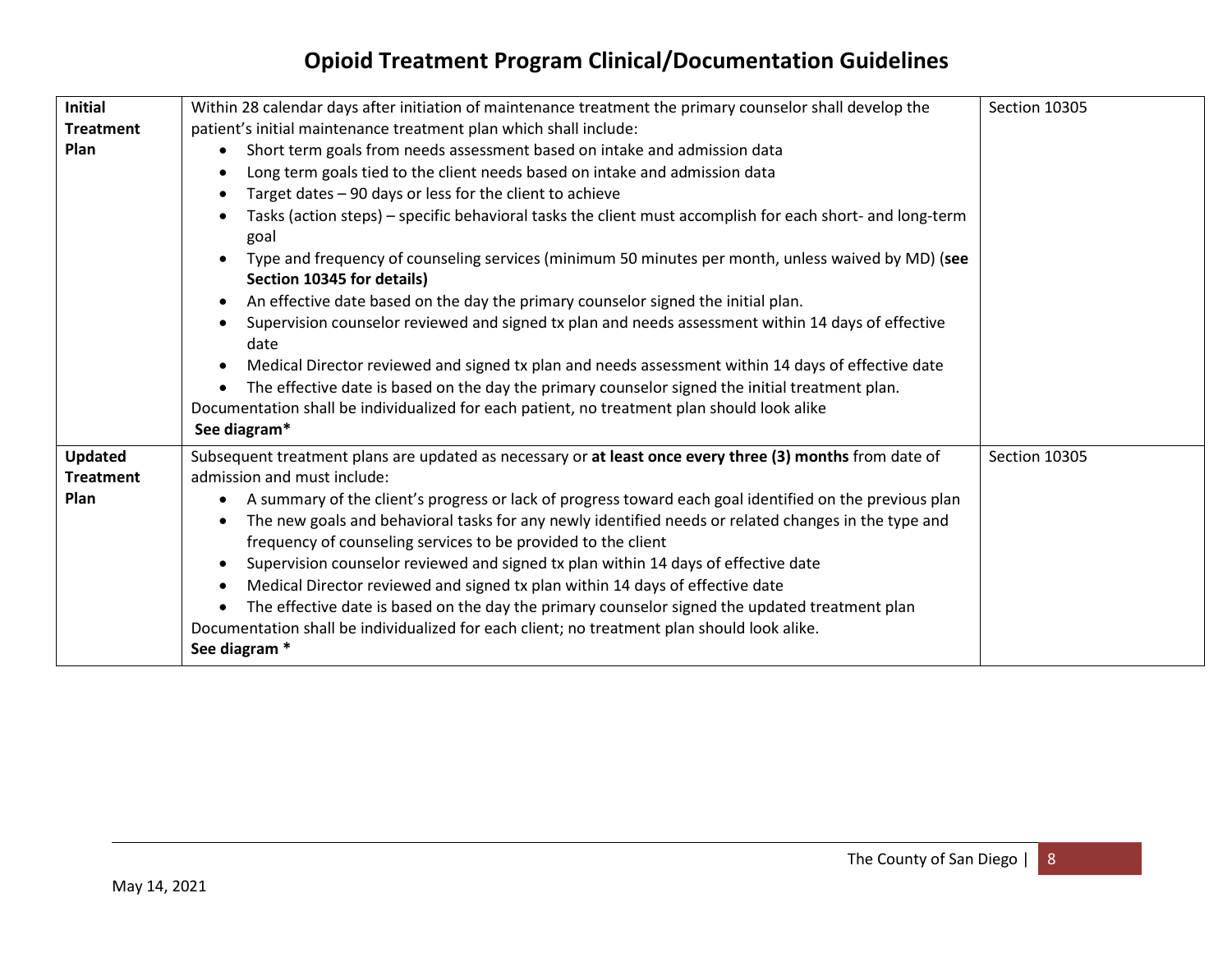| <b>Progress</b>       | Progress Notes:                                                                                                                                                                         | Section 10345   |
|-----------------------|-----------------------------------------------------------------------------------------------------------------------------------------------------------------------------------------|-----------------|
| Notes, Medical        | Counselor documented counseling session within 14 calendar days of session including:                                                                                                   |                 |
| Psychotherapy         | Date of session<br>$\bullet$                                                                                                                                                            |                 |
| <b>Session and</b>    | Type of counseling format (group, individual, med/psych)                                                                                                                                |                 |
| <b>Client contact</b> | Duration of session in 10 min intervals (excluding time required to document session)<br>$\bullet$                                                                                      |                 |
|                       | Summary of session (description of service, client progress toward completion of treatment plan goals,<br>$\bullet$                                                                     |                 |
|                       | response to a drug screening specimen, new issues or challenges that affect the client's treatment, goal                                                                                |                 |
|                       | and purpose of session and brief summary of client's participation                                                                                                                      |                 |
|                       | client's attendance at each service delivery - include date and duration of service<br>$\bullet$                                                                                        |                 |
|                       | The following will not qualify as a counseling session: interactions conducted with a program staff in<br>conjunction with dosage administration (see Section 10345 c 1-4, for details) |                 |
|                       | Medical Director must document in the treatment plan as specified in Section 10305 and in a progress<br>$\bullet$                                                                       |                 |
|                       | note, the rationale for the medical order that adjusted or waived the counseling service                                                                                                |                 |
|                       | Contact:                                                                                                                                                                                |                 |
|                       | The medical director may adjust or waive at any time after admission, by medical order, the minimum number                                                                              |                 |
|                       | of minutes of counseling services per calendar month.                                                                                                                                   |                 |
|                       | <b>Medical Psychotherapy Sessions:</b>                                                                                                                                                  |                 |
|                       | Are defined as face-to-face discussions between the physician/medical director and client on issues identified in                                                                       |                 |
|                       | the treatment plan.                                                                                                                                                                     |                 |
|                       | Session should be conducted in private setting. Documentation should be based off of session on issues                                                                                  |                 |
|                       | identified in the client's treatment plan and should be individualized and unique to client.                                                                                            |                 |
|                       |                                                                                                                                                                                         |                 |
|                       | Day 1 + 13 days for a total of 14 days.                                                                                                                                                 |                 |
| Group                 | Group sessions documentation will include number of clients in group: with a minimum of 4 clients and                                                                                   | Section 10345 B |
| <b>Sessions</b>       | no more than 10, documentation must support a clear goal and it is a common issue identified in the                                                                                     |                 |
|                       | treatment plan of all participating clients                                                                                                                                             |                 |
|                       | Documentation of counseling session is in client record within 14 calendar days                                                                                                         |                 |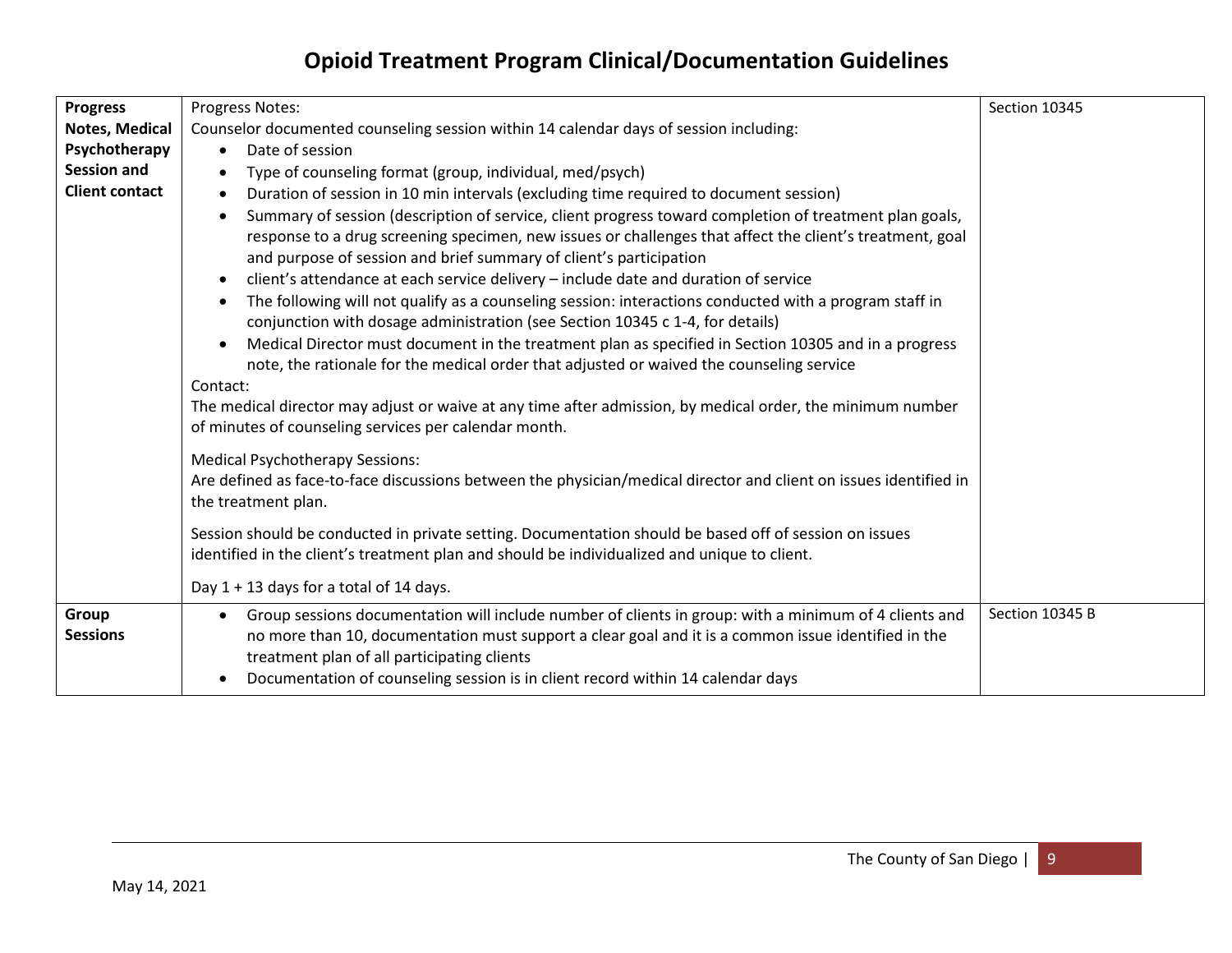| <b>Temporary</b><br><b>Services</b> | Documentation will include:<br>A client's signed and dated consent for disclosing identifying information to the program which will<br>provide the services on a temporary basis<br>The medication change order by the referring medical director permitting the client to receive services<br>on a temporary basis from the other program for a length of time no to exceed 30 days and<br>will support that MD contacted other program, has accepted responsibility to treat the visiting patient,<br>concurred with the dosage schedule and supervises the administration of the medication. | Section 10295 and 10210 D                                                            |
|-------------------------------------|-------------------------------------------------------------------------------------------------------------------------------------------------------------------------------------------------------------------------------------------------------------------------------------------------------------------------------------------------------------------------------------------------------------------------------------------------------------------------------------------------------------------------------------------------------------------------------------------------|--------------------------------------------------------------------------------------|
| <b>Multiple</b><br>Registration     | If it is determined that a client has multiple registrations (simultaneously receiving replacement therapy from 1<br>or more other programs)<br>documentation must include:<br>that it conferred with the other(s) program to see which program will accept sole responsibility<br>revoke the client take home medication privileges and<br>notify the Dept. of Narcotic Treatment Program Licensing by telephone within 72 hours of such<br>determination.                                                                                                                                     | Section 10225<br>Section 10205 (Prohibition<br><b>Against Multiple Registration)</b> |
|                                     | The program that agrees to accept sole responsibility will provide continued services.<br>Documentation must include filing of the discharge summary provided by the discharging clinic<br>If program does not keep client:<br>Must discharge client immediately<br>Document why client is discharge<br>Provide the new program with a discharge within 72 hours of discharge and provide written notification<br>to Department of Narcotic Licensing within 72 hours of the discharge                                                                                                          |                                                                                      |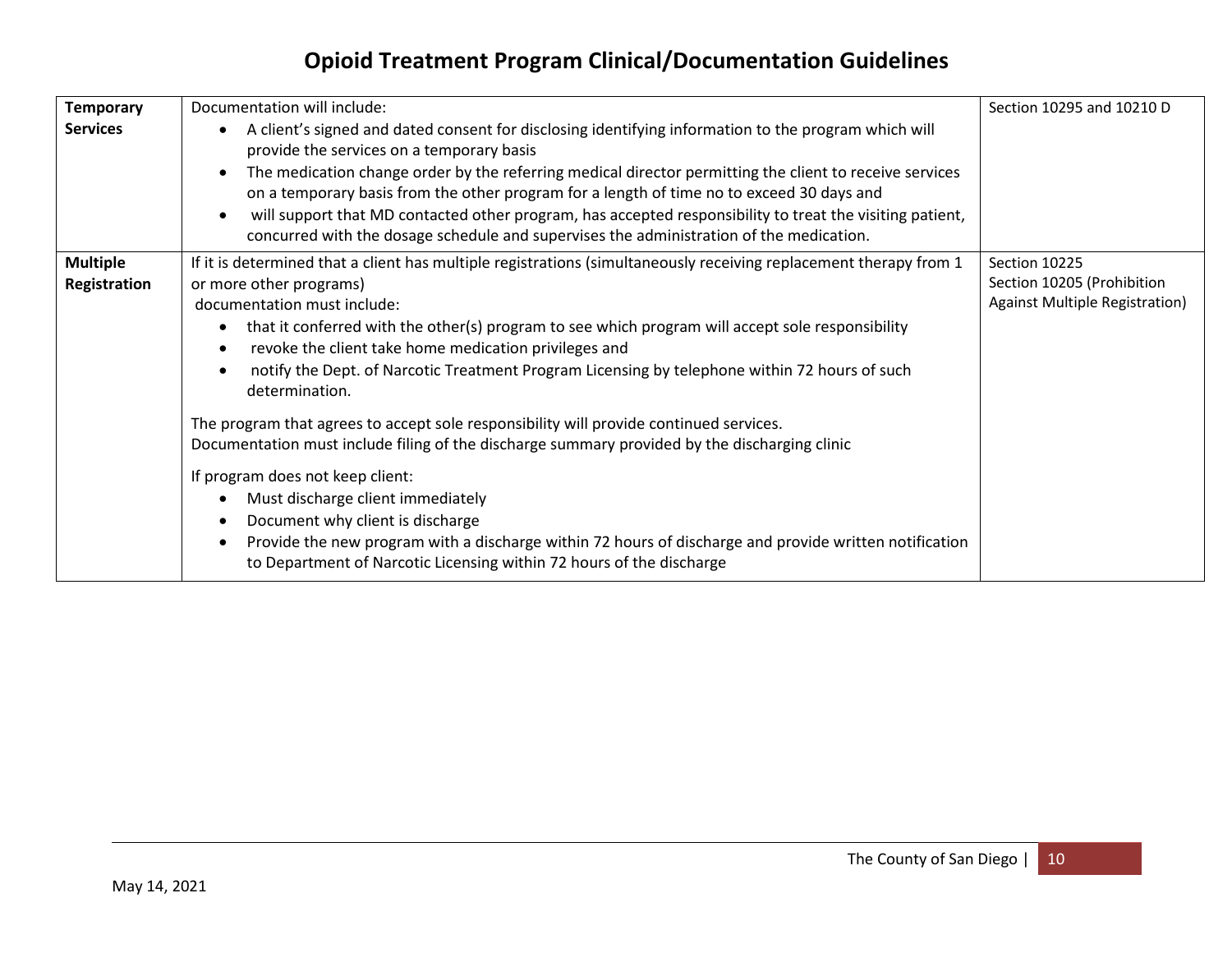| Continuing                                                                 | A. If a client is continued on maintenance beyond 2 years, documentation must support the circumstances as to                                                                                                                                                                                                                                                                                                                            | Section 10165 and Section                      |
|----------------------------------------------------------------------------|------------------------------------------------------------------------------------------------------------------------------------------------------------------------------------------------------------------------------------------------------------------------------------------------------------------------------------------------------------------------------------------------------------------------------------------|------------------------------------------------|
| <b>Services</b>                                                            | why services will continue                                                                                                                                                                                                                                                                                                                                                                                                               | 10410                                          |
| <b>Justification</b>                                                       | Evidence must be seen that the MD or LPHA has re-evaluated client's medical necessity qualifications at<br>least annually through the re-authorization process to determine that the OTP services are still clinically<br>appropriate<br><b>B.</b> There is documentation to support that the client's status relative to continued maintenance treatment is re-                                                                         | COSD standard                                  |
|                                                                            | evaluated at least annually after 2 years of continuous treatment<br>Documentation must include from MD<br>Evaluating client's progress or lack of progress in achieving treatment goals<br>Determining that Discontinuing from treatment would lead to a return to opiate addiction<br>Best practices would include detail to support decision.<br>Program shall have documentation in place from MD to support continuing of services. |                                                |
| <b>Continuing</b><br><b>Services</b><br><b>Justification</b><br>for CalOMS | CalOMS annual update is required no sooner than 10 months and no later than 12 months after the client is<br>admitted. Must be entered into SanWITS                                                                                                                                                                                                                                                                                      | IA. DMC-ODS, Attachment I, III,<br>FF, 3, i.e. |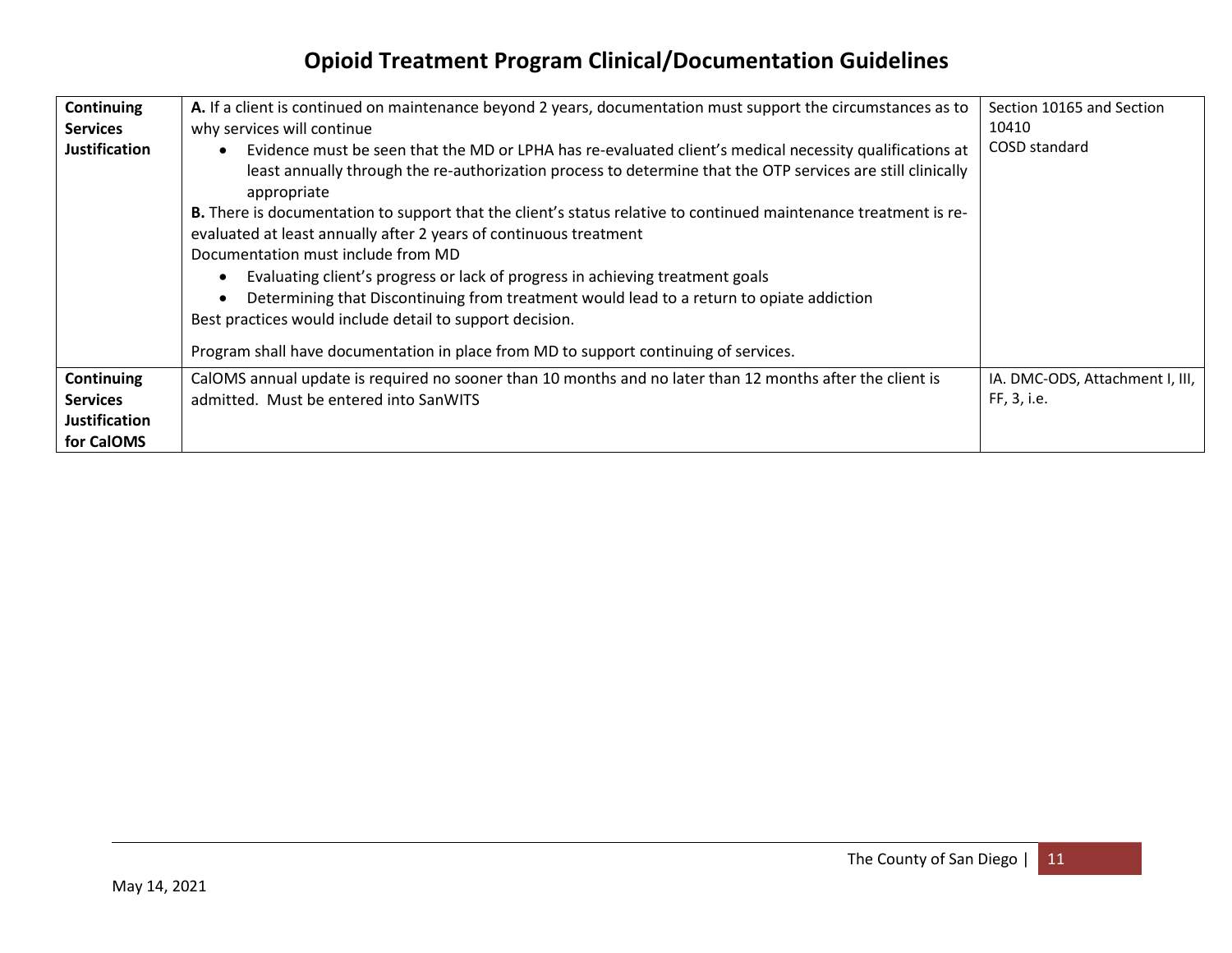| Discharge/         | Discharge Summary is required for voluntary and involuntary discharge:                                            | Section 10165                     |
|--------------------|-------------------------------------------------------------------------------------------------------------------|-----------------------------------|
| <b>Treatment</b>   | If involuntary termination for cause, documentation must include:                                                 | Section 10415                     |
| <b>Termination</b> |                                                                                                                   |                                   |
| <b>Procedures</b>  | Client was given explanation of when participation may be terminated for cause                                    |                                   |
|                    | Evidence that client was given notification<br>$\bullet$                                                          |                                   |
|                    | Evidence that client was given information on client's right to a hearing                                         |                                   |
|                    | Evidence that program had given information of the client's right to representation                               |                                   |
|                    | Evidence that termination, either voluntary or involuntary, is individualized under the direction of the          |                                   |
|                    | MD and takes place over a period not less than 15 days unless documents the reason the in the client<br>chart:    |                                   |
|                    |                                                                                                                   |                                   |
|                    | 1. Client requests shorter termination period in writing                                                          |                                   |
|                    | 2. Client is currently within a 21-day detoxification treatment episode                                           |                                   |
|                    | It is important to have proper documentation for all discharges whether voluntary or involuntary. There should    |                                   |
|                    | be enough detail for those treating to see progress or lack of progress especially if client returns to treatment |                                   |
|                    | later.                                                                                                            |                                   |
|                    | It is important to document the difference between voluntary and involuntary discharge                            |                                   |
|                    | For clients that have terminated the program, a discharge summary and documentation of determination of           |                                   |
|                    | success or failure of treatment.                                                                                  |                                   |
| <b>Discharge</b>   | Documentation in the record by MD for a client in detoxification treatment who misses appointments for 3          | Section 10300                     |
| /Patience          | consecutive days or more                                                                                          |                                   |
| <b>Absence</b>     | The client's episode of treatment may be terminated and noted in the record                                       |                                   |
|                    | If there is a legitimate reason for absence, documentation for the reasons for continued treatment shall          |                                   |
|                    | be placed in the client's record.                                                                                 |                                   |
|                    | If a client in maintenance treatment misses more than 2 weeks or more, without notifying the program, client      |                                   |
|                    | shall be terminated and discharged, and it shall be noted in the client's record.                                 |                                   |
|                    | If the client returns to treatment, the client shall be re-admitted as a new client and documentation for         |                                   |
|                    | a new re-admission shall be noted in the client's chart.                                                          |                                   |
| <b>CalOMS</b>      | CalOMS must be completed for discharge                                                                            | IA, Exhibit A, Attachment 1: III, |
| <b>Discharge</b>   |                                                                                                                   | BB, 2, ii                         |
|                    |                                                                                                                   |                                   |